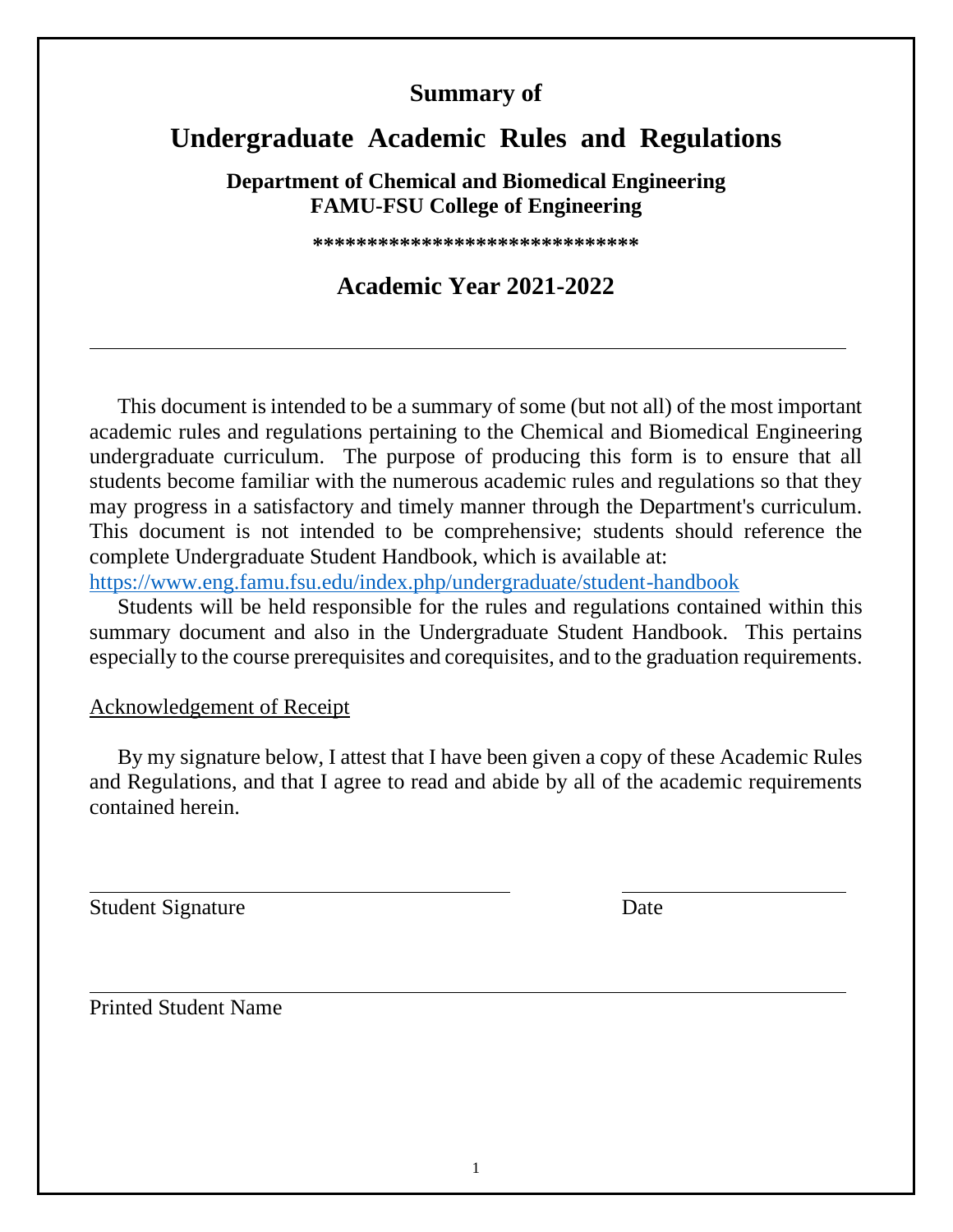### **Undergraduate Academic Rules and Regulations**

**Department of Chemical and Biomedical Engineering**

#### **College of Engineering Policies**

#### **1. Progression Policy for the College of Engineering**

Any engineering student who has been academically suspended or dismissed must petition to resume taking courses as an engineering major. Reinstatement back into the engineering program will depend on the grade point deficit and number of previous suspensions. Please see your engineering academic advisor for more information.

#### **2. College of Engineering Course Drop/Add Procedures**

To drop or add a course after the normal "Drop/Add Period" (the first week of each term), go to the COE Office of Student Services (Room B111) to pick up the required form. The filled-out form must be signed by 1) the ChE-BME Department Academic Advisor in Room A131 and 2) the COE Student Services office in Room B111.

The Course Drop/Withdrawal policy at the College of Engineering is different from the policy used at either university. Undergraduate engineering students may "drop" (or withdraw) from any course in the current semester for any reason up to and including the 7th week of classes. There may be financial aid and other implications dropping a course, so you should always contact your academic advisor first. Engineering late drop period goes into effect after the 7th week and up to the late drop deadline of each semester.

Depending on your academic classification, there are restrictions on the number of times you will be permitted to "late drop" a course during this period (Fall and Spring semesters only). They are as follows: 1. All pre-engineering students and those classified as Lower Division (less than 60 hours) by FSU are limited to a total of two (2) "late drops" only. Students who reach their "two late drops" limit will NOT be permitted another late drop until they enter their intended engineering major and for FSU students leave Lower Division. Unused late drops may not be "banked". 2. Students who are coded in a degree granting engineering major and are classified as Upper Division by FSU are permitted a total of three (3) "late drops" while coded as such.

No drops will be approved after the late drop deadline of the semester except in documented cases of administrative error, personal illness, death of an immediate family member, military service obligation, or other extenuating circumstance. Dropping a course does not remove fee liability. Students are not permitted to drop a course if there are pending charges or imposed sanctions for an Academic Honor Policy violation. The drop/withdrawal deadlines are posted on the College of Engineering webpage each semester [\(https://www.eng.famu.fsu.edu/students/academic-deadlines\)](https://www.eng.famu.fsu.edu/students/academic-deadlines) and provided in an email sent to all engineering accounts. Students will be responsible for the grades they receive in all courses enrolled in the semester after the course drop/withdrawal deadline.

#### **Department of Chemical and Biomedical Engineering Policies**

#### **1. Prerequisite and Corequisite Courses and Student Classification**

All students will be strictly held to published course prerequisite and corequisite course requirements. Students are responsible for satisfying all of the prerequisites and corequisites for any engineering course prior to enrolling in the course. If a student has not completed the prerequisites for an engineering course, their enrollment in the course may be involuntarily canceled and the student may be liable for any tuition and fees that result.

For Department purposes, students will be classified as a sophomore during the term in which ECH 3023 (Mass & Energy Balances I) is first attempted. Students should note that from the junior level onward, courses are normally offered only one time per academic year. Refer to the table at the end of this document for a comprehensive list of the required prerequisites, corequisites, and course term availability.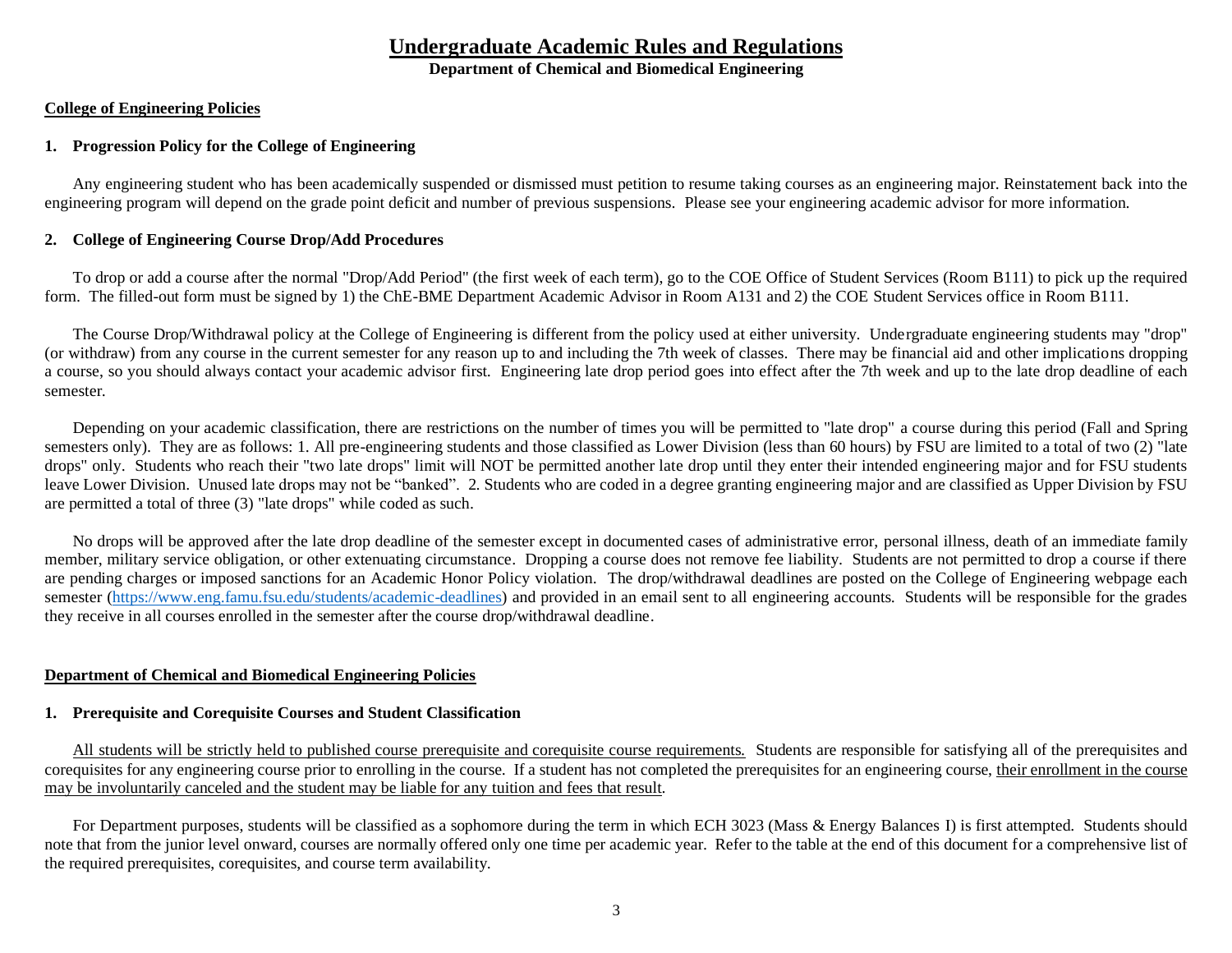#### **2. Progression from the Sophomore-Level to the Junior-Level Courses**

Students should be aware of the course prerequisite requirements to be eligible to take junior-level courses in the Department. In addition to all courses that are prerequisite to the courses listed immediately below, the courses that absolutely must be completed with a "C" grade or higher before taking any of the departmental Fall Term junior-level courses are:<br>1. ECH 3023 – Mass and Energy Balances I.

- 
- 3. ECH 3301 Process Analysis and Design\*. 4. BME 3009 Intro. Biomedical Engineering (BS-BME<sup>†</sup>).
- 1. ECH 3023 Mass and Energy Balances I. 2. ECH 3024 Mass and Energy Balances II.
	-
- 5. CHM 2210 Organic Chemistry I. 6. MAC 2313 Calculus with Analytic Geometry III.
- 7. PHY 2049C General Physics B with Lab. 8. BSC 2/1010 Biological Science I.
- 9. BME 3009 Intro to Biomedical Engineering (not required for chemical engineering students)

*\*Transfer students with an A.A. degree who took an ordinary differential equations course at their previous college may use this for partial credit toward the ECH 3301 requirement. Students will not be allowed to use such a course taken at FSU or FAMU to substitute for ECH 3301.*

Restated, grades of "C" or higher must be attained in all of these CBE Department courses: ECH 3023, ECH 3024, ECH 3301, and BME 3009 (BS-BME only) before a student can progress to any junior-level courses.

Once the prerequisites listed above have been completed, junior-level students should register in the Fall Term for:

BS in Chemical Engineering

- 1. ECH 3101 Chemical Engineering Thermodynamics.
- 2. ECH 3266 Transport Phenomena I.
- 3. ECH 3854 Chemical Engineering Computations
- 4. ECH 3844 Chemical Engineering Statistics.
- BS in Biomedical Engineering
- 1. BME 3361 Biotransport Phenomena.
- 2. BME 3622 Biothermodynamics.
- 3. BME 3702 Biocomputations.
- 4. BME 4403C Quantitative Anatomy and Systems Physiology I

The courses listed above are corequisites for Fall Term junior-level students. These courses must be taken together in order for students to progress to the junior spring courses in the following term.

#### **3. Progression from the Junior-Level and Beyond**

For junior and senior level Chemical and Biomedical Engineering courses, a student may proceed to take subsequent courses with a single "D" grade in a prerequisite course. However, neither a grade of "F", nor more than one grade of "D", in the prerequisite course(s) for any subsequent course is allowed. This condition will have to be satisfied by retaking the necessary courses before proceeding to subsequent courses in the curriculum.

For example, for BS-Chemical Engineering students, if a student receives an "F" grade in either ECH 3101 (Thermodynamics), ECH 3266 (Transport I), or ECH 3854 (Computations), or two (2) "D" grades in the aforementioned courses, then progression to the next term's courses (ECH 3274L – Transport Lab, ECH 3418 – Separations, and ECH 4267 – Transport II) will not be allowed. The same is true for the equivalent BS-Biomedical Engineering courses. The courses in which a "D" or "F" grade was obtained must be retaken for at least a "C" grade to allow further progression in the curriculum.

Students should note that from the junior level onward, courses are normally offered only one term (Fall or Spring) per academic year. The pre- and corequisites for all courses can be determined by consulting the attached table.

#### **4. Department Course Repeats Policy**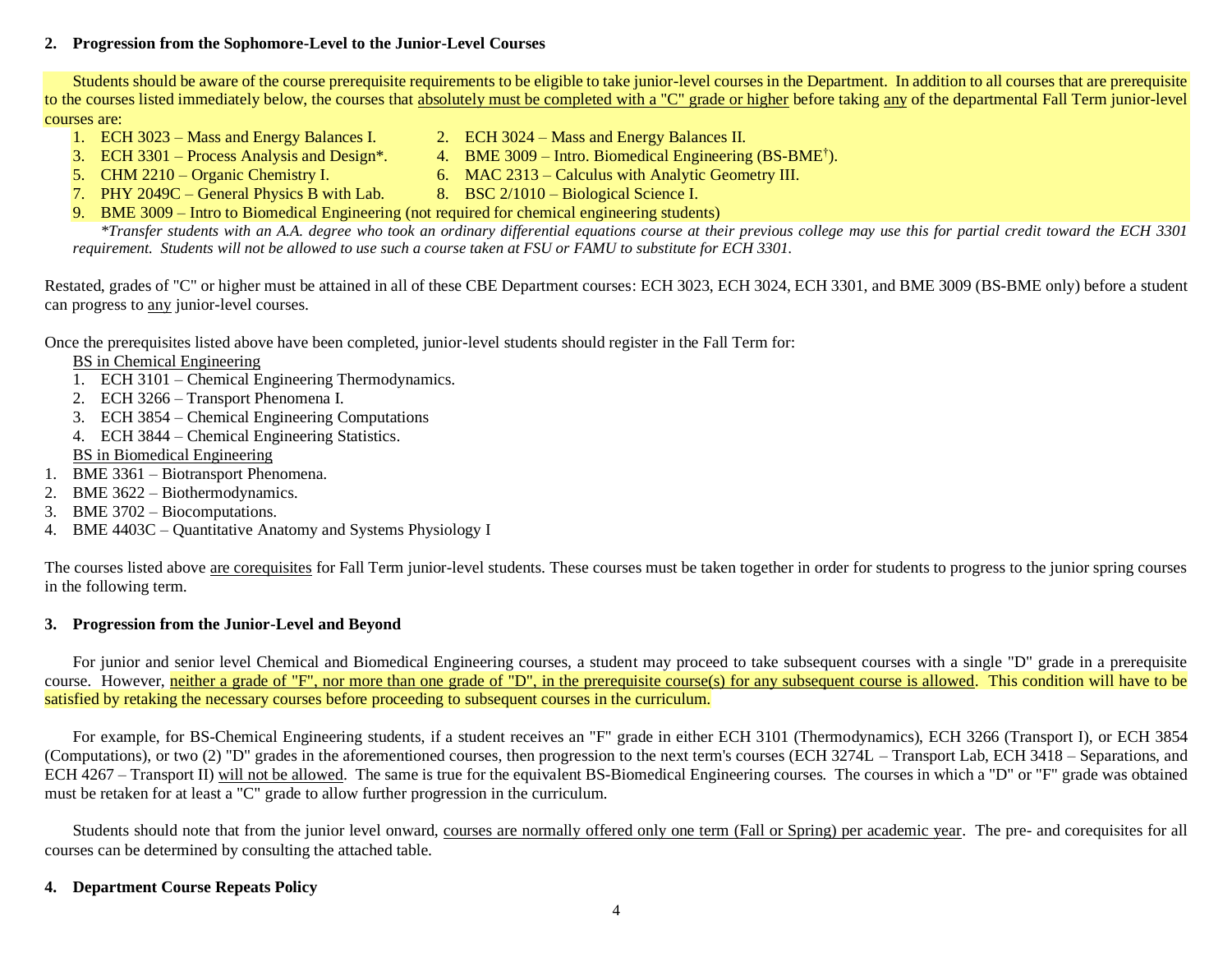The FAMU-FSU College of Engineering has approved a "Repeated Course Attempts Policy", which permits each department to define, monitor, and enforce its own policy designed to limit the number of courses repeated by engineering students. The College policy was established in part to ensure that its undergraduate engineering programs maintain their accreditation status. The Faculty of the Department of Chemical and Biomedical Engineering has, therefore, approved the following course repeats policy for its majors.

- 4.1. Any student who fails ("F" grade) one or more courses taught in the Department (with prefixes ECH or BME) during a term cannot take any course for which the failed course is a prerequisite. The failed course must be re-taken during the next term it is offered.
- 4.2. A student may repeat any engineering\* course for which a "D" or an "F" grade has been received only once to achieve a "C" grade or higher. Any student receiving a grade below "C" more than once in a single engineering course will not be allowed to continue in any of the two BS degree programs in the Chemical and Biomedical Engineering Department. The student will have his/her major administratively changed to Pre-Engineering, and he/she must pursue another degree program at the universities. If a student has more than one grade below "C" in a single engineering course when this policy goes into effect (Spring 2009), no further retakes of a single engineering course will be allowed.
- 4.3. A student may have a maximum of five (5) course repeats in all engineering\* courses taken during an academic career. Any student exceeding five (5) total engineering course repeats will not be allowed to continue in either of the degree programs. The student will have his/her major administratively changed to Pre-Engineering, and they must pursue another degree program at the universities. If a current student exceeds five (5) course repeats when this policy goes into effect (Spring 2009), then only one (1) additional course repeat will be allowed.
- 4.4. Withdrawal from any engineering course during the normal, College-approved course drop period will not be counted as a course attempt. Conversely, withdrawal from any engineering course after the College-approved course drop date that requires the Associate Dean's approval/signature will be counted as a course attempt.

*\* An "engineering" course is defined here as 1) all of the courses taught in the Department of Chemical and Biomedical Engineering (that have the course prefixes ECH and BME), and 2) the two required engineering service courses taught in other departments, namely, EGM 3512 (Engineering Mechanics), and EEL 3003 (Introduction to Electrical Engineering).*

#### **5. Academic Advising**

All students in the College of Engineering, regardless of major, must be academically advised each term during the school year. When a student has officially changed to one of the two majors in the Department they will see the CBE Undergraduate Advisor, who will approve their course load for the upcoming term. To schedule an advising appointment, students should contact the Department of Chemical and Biomedical Engineering Main Office at 410-6149, or stop by Room A131. All students are placed on registration "hold" prior to the registration period each semester, and will not be allowed to register until they have been properly advised. Not being academically advised could result in students being assessed late registration fees. A more detailed description of the academic advising procedures can be found at: <https://www.eng.famu.fsu.edu/cbe/undergraduate/advising>

#### **6. Professional Advising**

In Mass and Energy Balances I (ECH 3023), students will be given an assignment to seek out professional (not academic) advising. They will be required to meet with faculty for advising and have a form signed by the faculty member(s) with whom they met. Students should contact this faculty as a resource for career and professional advising throughout their coursework. Students in their senior year of coursework are required to attend the department Bridge to Industry Day event. This professional development event features alumni speakers working in industry and is attended by students and faculty. This event also promotes professional advising and offers students opportunities for alumni and faculty interactions.

#### **7. Requirements for a BS Degree in Chemical Engineering**

A program of study encompassing one hundred thirty-one (128) semester hours of defined coursework is required for the Bachelor of Science (BS) degree in Chemical Engineering. A candidate for the Bachelor's degree is required to earn a "C" or higher in all engineering courses, and must achieve a 2.0 grade point average (GPA) in the fortyfive (48) semester hours of Chemical/Biomedical Engineering courses in the major. In addition, students must achieve a grade of "C" or higher in all courses transferred into